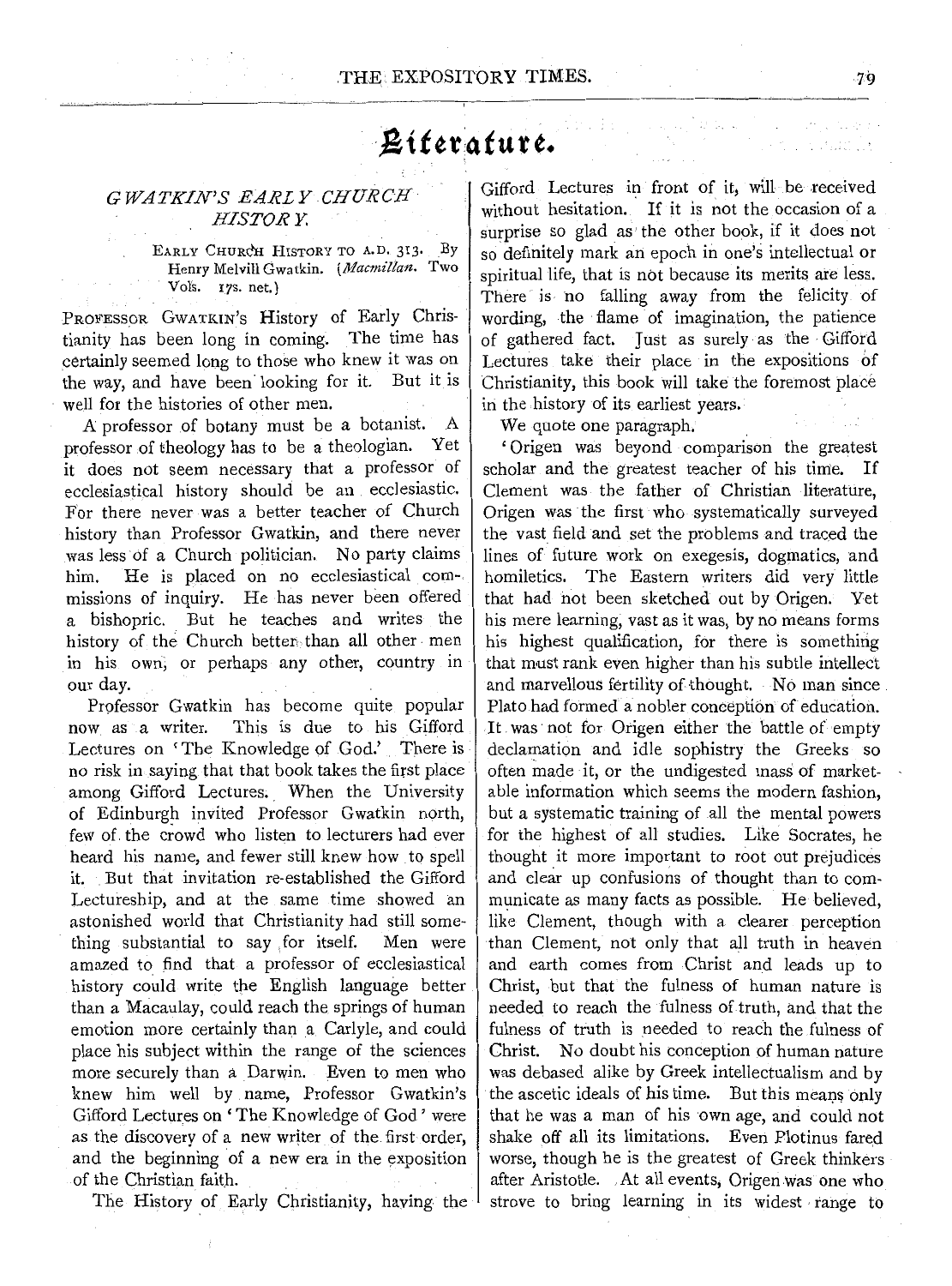bear upon the work of training all the faculties of human nature.'

#### *THE PHILOSOPHY OF LIFE.*

THE CHRISTIAN PHILOSOPHY OF LIFE. By Tilmann Pesch, S.J. *(Sands* & *Co.* r6s.)

The author of this book was born at Cologne in 1836, and died at Valkenburg in the Netherlands in 1899. He spent most of his life in Holland, lecturing on Philosophy, first at Maria-Laach, and then at Blijenbeck. He wrote many books. This was the last he wrote. It was rushing rapidly into a large circulation when he passed away. The translation has been made from the fifth edition.

It is a complete treatise on Christianity---its theology, its philosophy, and its ethics. But how can we believe that it has been so successful? The translation is good and the meaning is never mistakable. But there is no point at which it seems to catch on to an English mind. Is it possible that the features of men's minds differ more than the features of the countries they live in?

First of all there is the quaint but meaningless division of the work into 'Weeks'—four Weeks in all, as if the book were meant for a month's reading. If it is not read in less than a month it will not be read in a year. Then there is the introduction of so many subjects that are far away from our ordinary interest. ' Be cautious in thy daily intercourse with men. In every heart of man there lurks a foe; let it but master thee, and it will turn thine own weaknesses to account against thee.' The author is not afraid of apparent contradiction. On another page he. says: 'It is the good in· another, and not the evil, of which I must first take count. There is more good in many a man than he is able to lay bare to others.'

But not only are the subjects unfamiliar. Familiar subjects are often handled unfamiliarly. We search for the author's account of the Kingdom of God. We find it under the title of the Kingdom of Christ-three pages about the Kingship of Christ in the heart of man.

Is it the country, after all, that makes it all so far away, or is it the religioq.? As the ways of a Jesuit are not our ways, is it possible that his thoughts also are not our thoughts? And yet we have found nothing unworthy of the mind that is in Christ.

### t6~ **@ootla of** t6~ **(lltont6.**

Why is it that scarcely anybody can tell the difference between poetry and verse? Reviewers of books, regular reviewers even in our very best literary papers, who express their mind with confidence on any volume of prose submitted to them, become hesitating and hopeless the moment a volume of poems is put into their hands. It is due to the fact that they have had no education in poetry. Some men may know what poetry is instinctively, but most men have to be educated in this as in anything else.

Professor Macdonald Alden, of Leland Stanford Junior University, has written *An Introduction to Poetry* (Bell; 5s.), the purpose of which is to teach men to know poetry when they see it, and to appreciate it. · It is a book for students, and must be studied if it is to do any good. But it is a study that takes less out of one than usual, there is so much good poetry quoted in it, poetry that is made all the better by its setting.

The Prayer Book Version of the Psalms is not so intelligible as the Authorized Version, and their constant repetition does not make them more intelligible. What then? Does it provide some imaginative substitute for intelligibility? Or does it strengthen the desire that some one would come with a more intelligible version of the Psalms, or else with a commentary on this version?

A few years ago Professor Driver came with a more intelligible version. Canon J. G. Carleton, D.D., has now come with a commentary. Dr. Carleton has come with an introduction to the Psalter, and with marginal notes on each of the Psalms. He has printed the Psalms in one column, and his notes in another beside •them. Thus as the Psalm is read the meaning of every old English word, of every obscure phrase, and of every wrong translation is seen at a glance. The Psalm can be read with the old devoutness· of spirit and with a new joy of understanding. The title of the book is *The Prayer Book Psalter*  (Cam bridge Press ; 4s. net).

The great Hobbes scholar in this country was the late Mr. W. G. Pogson Smith. If he had lived to give us the result of his studies, Hobbes might have recovered the place in popular opinion which he has so unaccountably lost. But the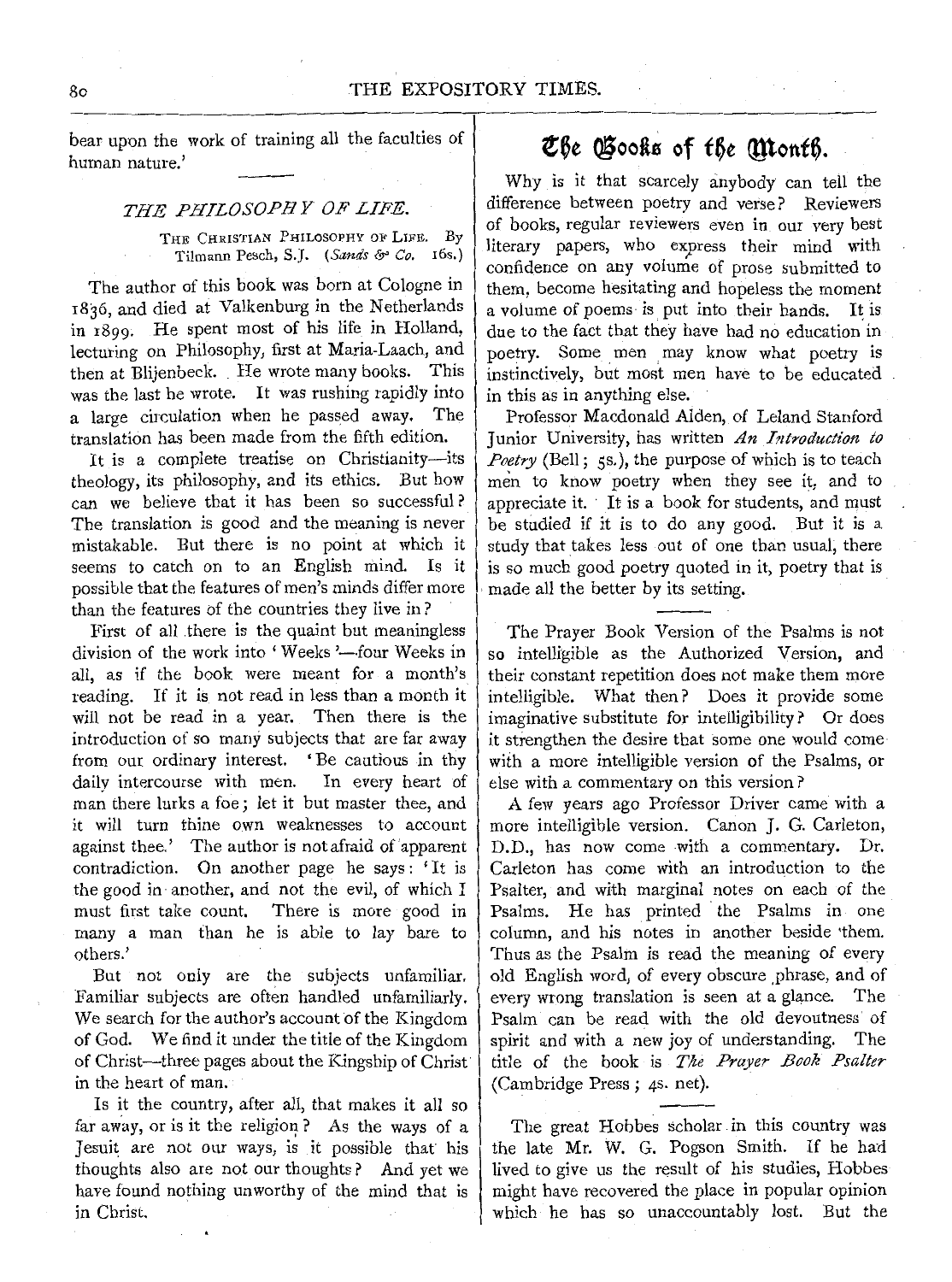delegates of the. Clarendon. Press have done their best. They have reprinted Hobbes's *Leviathan*  from the edition of  $165$ <sup>r</sup>, and introduced it by an essay on the position of· Hobbes in Philosophy which they found amongst the materials which Mr. Pogson Smith left behind him (2s. 6d. net).

It is an instructive essay, and outspoken that it may be instructive. What will the Shakespeare-Baconians say when they read that 'Hobbes's writing is just as decisively superior to Bacon's, as his philosophy ? Bacon aimed at concealing the poverty of his thoug'ht by the adornment of his style : he wrote for ostentation. When that solemn humbug, that bourgeois Machiavel took up his pen to edify mankind, he first opened his commonplace books, stuffed with assorted anecdotes, quotations, conceits, and *mucrones verborum,* and then with an eye to the anthology, proceeded to set down "what oft was thought, but ne'er so well expressed."'

Or what will the Jesuits say when they read Mr. Pogson Smith's account of themselves as they were in the days of Pope Pius v.? 'By his Bull of Deposition in 1570 Pope Pius v. had challenged the struggle, and rendered the position of English Cathqlics untenable. From a respected if prohibited faith they became recusants: from recusants, traitors. It was the Papal policy and its indefatigable agents the Jesuits which were to blame. What peace was possible with men who repudiated moral obligations, who hesitated at no crime *ad maiorem Dei gloriam?* The same dishonesty which covered their actions and their name with infamy for succeeding generations, rendered their apologetic literature the poorest trash and the most immoral stuff that was ever justly consigned to oblivion. Bellarmine and Baronius once were names to conjure with : does any one respect them now? Their only merit is that they called for answer-and some of the answers are among the most precious treasures of English Theology. Hobbes too must break a. lange with Bellarmine in the *Leviathan*. And Hobbes was not the least vigorous or the worst equipped of the English champions.'

The stream of literature on Religion steadily increases in volume. And with its increase comes ever enlarging interest in. it. Its study at the Universities. receives increasing encouragement; its value to the preacher obtains increasing recognition. This winter some ethnic religion, or the comparative study of some widespread religious custom, will be a favourite subject of study at young men's meetings.

Mr. L. H. Jordan, the author of *Comparative Religion, its Genesis and Growth,* has this month published a volume on. *The Study of Religion in the Italian Universities* (Clarendon Press; 6s. net). The body of the book is a translation of a smaller book by Professor Labanca of Rome on this subject. Round Professor Labanca's brochure Mr. Jordan has gathered a great many facts, mostly personal 'and literary, bearing upon the subject, and at the end of the volume he has furnished the best popular account we have yet seen of the history of the Modernist Movement in Italy. The chapter on the Modernist Movement he. has also published separately at the Clarendon Press (2s, net).

Only .the greatest men have the privilege of reading their own biography. It is a privilege that they cannot· always appreciate. Dr. J. B. Paton of Nottingham is a great man, and he will read his own biography, as it has been written by Mr. James Marchant, without a pang. For it is written not by an admirer only but by a lover, who openly avows his love and is not in the least ashamed of it. It is only a lover who could have written the biography of Dr. Paton. For the biography could not have been written by one who did not know him, and every one who knows him loves him. The title of the book is, *J. B. Paton, M.A., D.D.,*  Educational and Social Pioneer (Clarke & Co.; 4s. 6d. net).

Under the title of *Life in His Name* (Clarke & Co.; 3s. 6d. net), the Rev. D. M. M'Intyre of Glasgow has given an account of the way of salvation as he understands it. He understands it very well. He has had experience. And he is careful not to make his own experience a leaden mould into which other men's experience is compelled to run. But with all variety of experience the way of salvation is one, and Mr. M'Intyre describes it.

Those are two of the most attractive of the books which Messrs. James Clarke & Co. have published this month. But there are others.

There is *The Christian of To-day,* by Robert Veitch, M.A. (3s. 6d. net), a book which should be read before Mr. M'Intyre's. It begins with a studyof Religion, exhibiting the pre-eminence of

6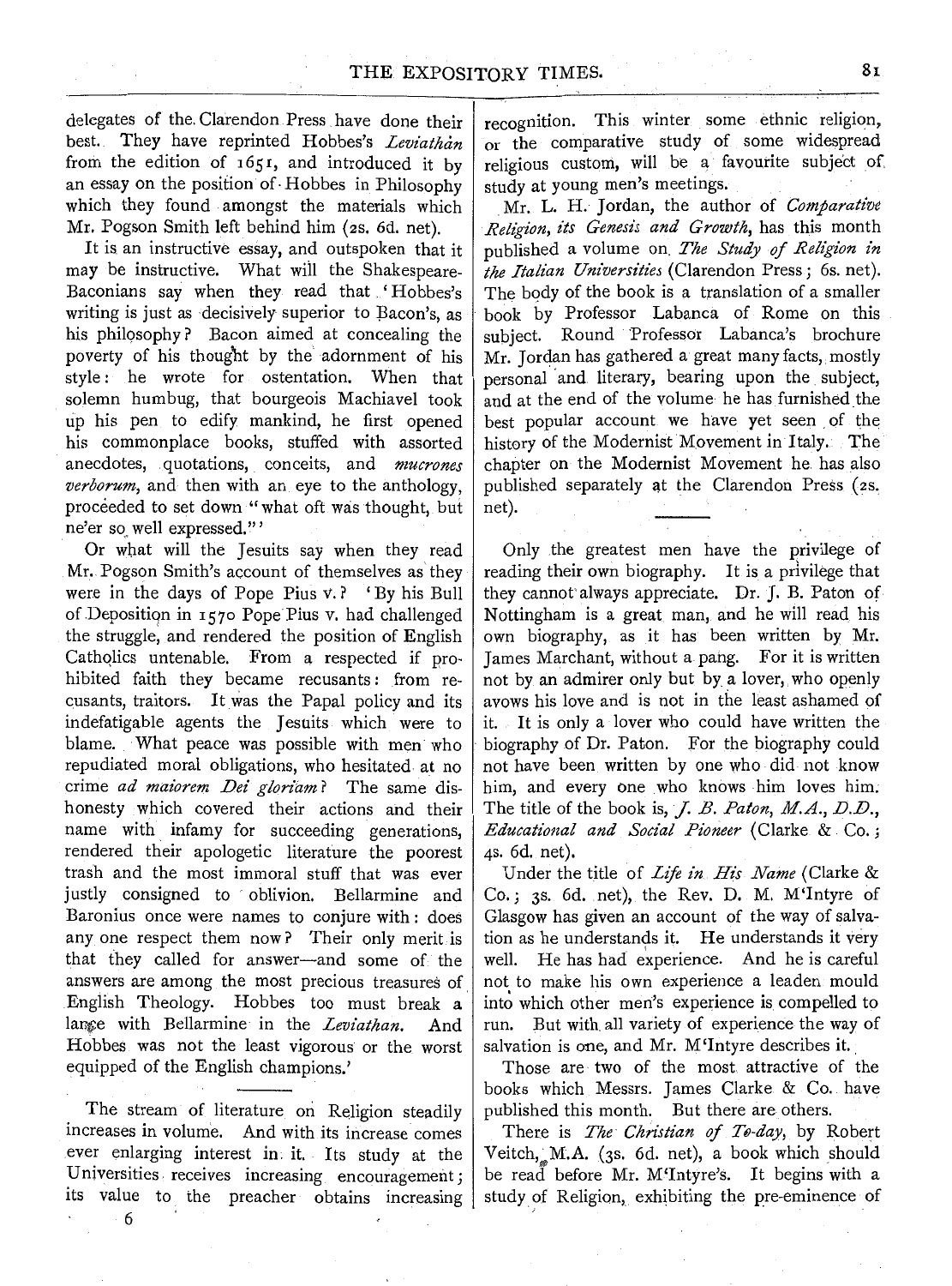the Christian religion· among the religions, before it comes to the things which Mr. M'Intyre handles. And when it comes to them it deals with them for the sake of the unbeliever, as he deals with them for the believer's sake. Mr. Veitch is as earnest as Mr. M'Intyre in his ambassage for Christ, but he is sent as an ambassador to those that are without.

There is, further, a new volume of essays by Mr. J. Brierley, B.A. Its title is *Aspects of the*  Spiritual (3s. 6d. net). It is a good title, as we should expect it to be. It illustrates one of Mr. Brierley's gifts. The note of the book is progress. Mr. Brierley does not think that we are done with heresies or heresy hunts, but he is quite sure that the only heresy worth hunting now is that which shuts up Divine revelation to a distant past, that which excludes the present and the future from any share in it.

Next, there are two smaller books, but they are not inferior. One with the misleading title of *The Church and the Next Generation* (2s. net), and written by the Rev. Richard Roberts of St. Paul's Presbyterian Church, London, is a contribution to the Sunday School question. The literature of the Sunday School is illimitable, but this book makes much of it unnecessary. It is both theoretical and practical. It gives workable principles for fulfilling the great end of the Sunday School, and it shows how these principles can be made to work.

The other is a study in the *Problems of Immanence,* by Dr. Warschauer (2s. 6d. net). It is an answer to ' the lazy Monism that idly haunts the regions of God's name.' The words are the words of Professor William James. Dr. Warschauer adopts them. But Dr. Warschauer is no mere echo of Professor James. He has thought for himself as deeply as any professional philosopher on the great problems that gather round the little words ' God' and 'man.' He has his message, and he can make his generation listen to it.

It will be enough to name the two volumes which remain. The one is a collection of papers from various periodicals by the Rev. J. M. Whiton, Ph.D. Its title is *Interludes in a Time of Change*, *Ethical, Social, Theological* (3s. 6d. net). And one is a volume of addresses to young women on the making of character. The author is the Rev. Thomas Yates, and the title *Sculptors of Life*  ( 2s. 6d. net).

That it is quite possible, though it may be

against all our anticipations, to combine the most thoroughgoing acceptance of the results of the criticism of the Old Testament with the most confident belief in the Old Testament as a revelation of the will of God, is shown once more in a volume of *Studies in the Old Testament*, by George Jackson, B.A. (Culley; 3s. 6d. net). Mr. Jackson has a message for young men. In an almost phenomenally successful ministry in this country he drew young men to him in numbers, instructed them, rescued them, ' and steadied them. The lectures which form this book were delivered at an American University. They enable us to understand the secret of Mr. Jackson's influence, an influence which he carries with him wherever he goes.

Whatever it was that determined the canon, whatever it was that decided whether a particular book should be included in it or not, it is probable that the question of Ethics came very ·little into the decision. For religion was the paramount interest when the canon was under formation ; the study of Ethics had not arrived yet. But now the study of Ethics has come upon us in a great flood, and it is no surprise to find that when the Rev. H. Maldwyn Hughes, B.A., desired the degree of Doctor of Divinity, the thesis which he submitted to the University of London was · on *The Ethics* of *Jewish Apocryphal Literature*  (Culley; ss. net).

He deserved the degree, and he got it. He will now receive the thanks of all students of the Apocrypha for the publication of his thesis. For he has shown that a thesis can combine thoroughness of research with popularity. How clearly he brings out the intimate connexion between Ethics and Religion. To the Apocryphal writers the immoral man is simply the idolater, and, just as in the O.T. itself, the terrible word whoredom for apostasy is here much more than a mere metaphor.

Mr. Culley of the Wesleyan Book Room has this month published also a volume of Sunday Afternoon Addresses to men, by the Rev. G. Gilbert Muir, entitled *Shoulder to Shoulder* (2s. 6d.); a popular biography of *Joan of Arc,* by Arthur Whetnall (2s. 6d.); an anthology of prose and verse on the Lord's Prayer,· by the Rev. T. Alexander Seed, entitled The Universal Prayer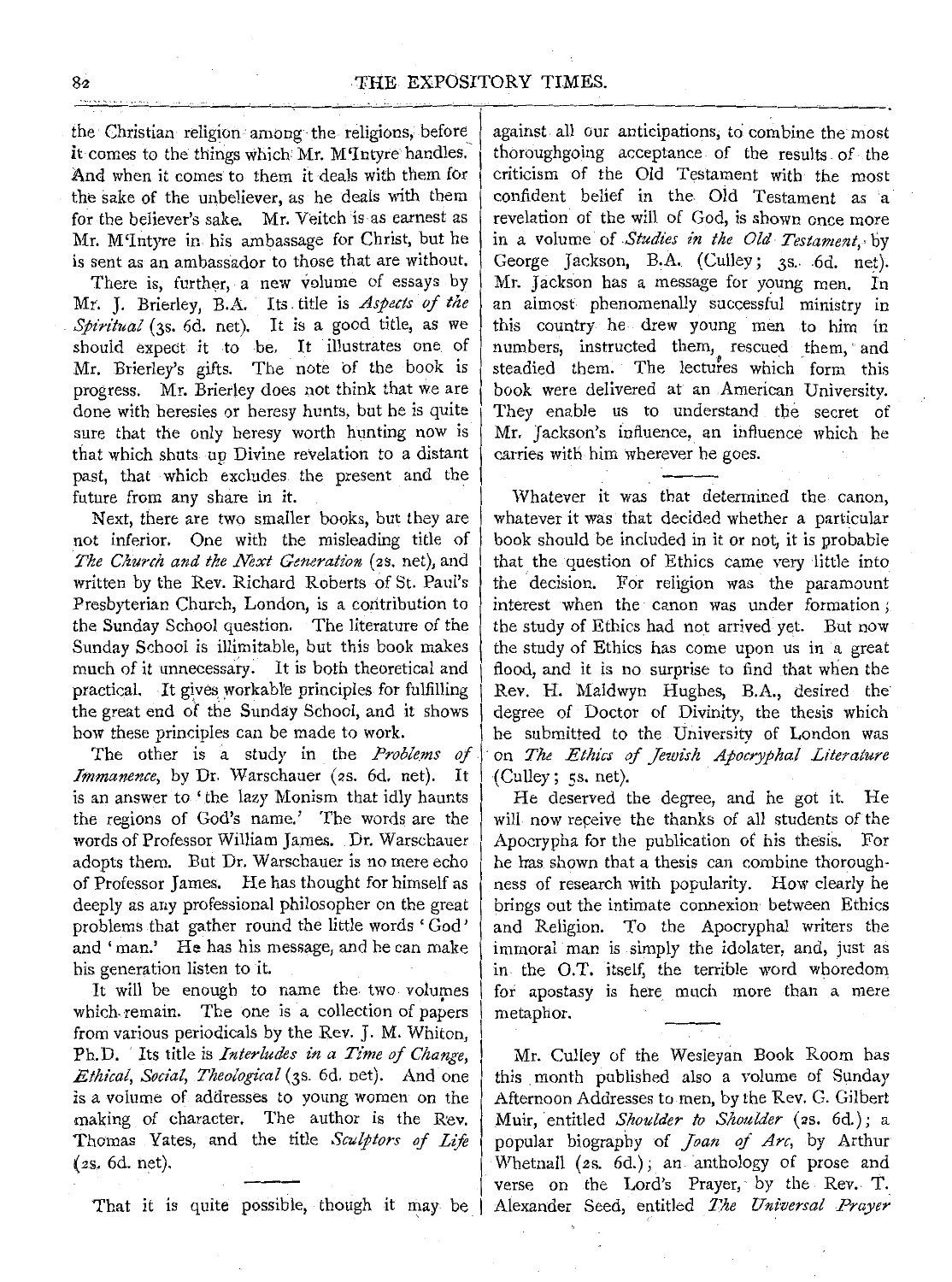(rs. 6d. net); and a biography of *The Rev.* W. *B. Pope, D. D.,* by Professor R. W. Moss of Didsbury  $(rs. net).$ 

A man wh6 has written a *History of the Christian Church* for students that has reached the fifth edition may confidently say of himself that he has shaped the theological thinking of his time. That man is Canon Foakes Jackson of<br>Cambridge. The new edition contains an The new edition contains an additional chapter on ' Christianity beyond the Limits of the Roman Empire,' and three maps. The book is again thoroughly abreast of the scholarship of the day; and if Canon Foakes Jackson keeps it so, we have no doubt whatever that its circulation in the future will be even more tapid than in the past. For on every hand there is.evidence that the student of the. Church is tired of the Church history that is only the apologetic of a party. Canon Foakes Jackson is not an apologist, but a historian.. The publishers are Messrs. J. Hall & Son of Cambridge (8s. net).

Messrs. Hodder & Stoughton· have published the seventh volume of the seventh series of the *Expositor* (7s. 6d. net). They never published a better volume. With all sincerity and thankfulness one can say of the *Expositor,* 'Age cannot wither it, nor custom stale its infinite variety.' How great a testimony it is to the infinite variety and everlasting interest of the great Book itself!. Out of the contents of this volume one might select for re-reading Professor H. R. Mackintosh's article on 'The Unio-Mystica as a Theological Conception,' or, say, Professor H. A. A. Kennedy's article on ' Apostolic Preaching and Emperor Worship.' But notice also that this volume contains the first chapter of Sir W. M. Ramsay's 'Historical Commentary on the First Epistle to Timothy.'

Are Revivals of the past? Is their day over and gone? If not, how is it that we have had their psychology written, and that we now have their history? Their psychology has been written by Professor William James and others. Their history has just been written by the Rev. James Burns, M.A,

Mr. Burns does not believe that the revival is a thing of the past. In front of his history of .Revivals he has written an account of the Laws

of Revival, of the Theology of Revivals, and of the<br>Coming Revival. The title of his book is The title of his book is *Revivals: Their Laws and Leaders* (Hodder· & Stoughton; 6s.).

There is a Lectureship known as the Alexander Robertson endowment. It is attached to the University of Glasgow. The first Lecturer (we think he is the first) was the Rev. Andrew Miller, who took as his subject *The Problem of Theology in Modern* · *Life and Thought* (Hodder & Stoughton; 5s.).

The volume is a contribution to the Apologetics of Christianity. But not of the old systematic all-embracing style of apologetic. The Christian Religion, says Mr. Miller, is a spiritual experience, and he gives himself to the exposition of that experience. It is his own experience, as it ought to be, and that gives it life, and here and there even intensity of interest. But it is his own experience controlled and enriched by the experience of the Church. If one is in search of a creed capable of commending itself to a man's conscience in the sight of God, expressed in modern language and with undeniable conviction, he will find it in this strong book.

Professor E. 0. Davies, B.Sc., of Bala, has written *Prolegomena to Systematic Theology* (Hodder & Stoughton; 5s.). The book consists of notes of lectures to students of the Theological College in Bala. And the' notes have to be extended, either by the students themselves, or by any other teacher of Theology who chooses to use them. But what a revolution in the study of Theology they indicate. Here are twenty chapters; each containing material for at least one complete lecture, and they have all to be mastered before the study of Systematic Theology is begun. One chapter deals with the origin of Religion, another with its philosophy; one with the place of Archæology, another with the infallibility of the Pope.

Professor A. T. Robertson of Louisville, Kentucky, has written a companion volume to his *Epochs in the Life of Jesus,* and called it *Epochs in the Life of St. Paul.* He has been encouraged to write the new book by the generous reception accorded to the old; and that same generous reception has led him to follow the lines of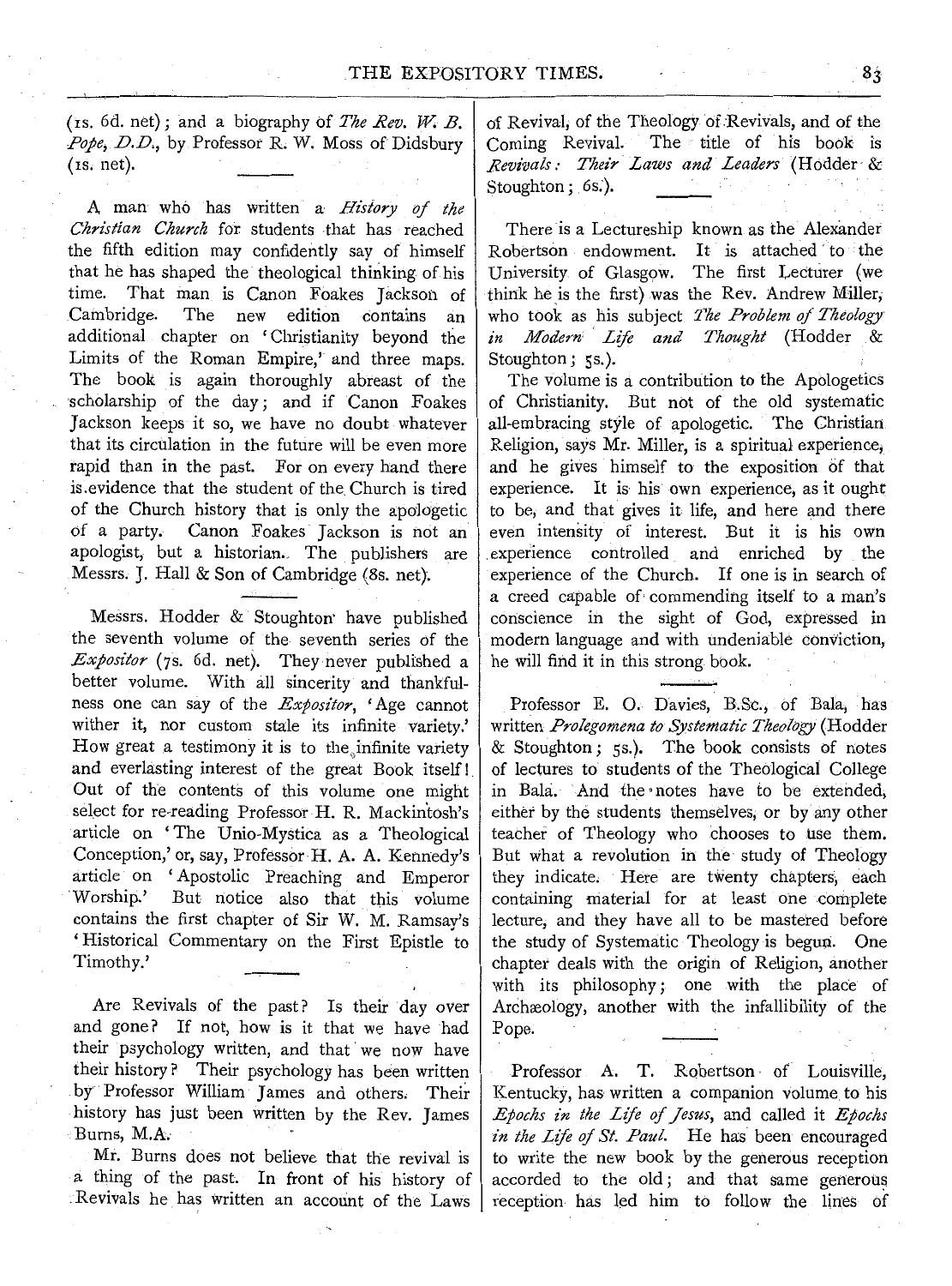popular exposition which he had laid down in it. Professor Robertson has no desire to spend his life in the blazing of trails. Where the roads are laid down already he follows, and builds homesteads. He knows the tracks. His list of literature here is well chosen, full and accurate. Whether he has read all the books he mentions in it, we cannot tell, but he has certainly read some that he does not mention. His volume will be used as a text-book. (Hodder & Stoughton; 5s.).

To his 'Historical Bible,' Professor Charles Foster Kent of Yale has added the volume on *The Kings and Prophets of Israel and Judah*  (Hodder & Stoughton; 5s. net). We hope it is understood that Professor Kent's Historical Bible is a step in advance of every effort that has yet been made to offer the Old Testament for study according to the results of modern criticism. It *is* a book for study. And therefore Professor Kent pays much attention to literature. In an appendix to this volume he gathers together 'a practical reference library.' First of all he speaks of books for constant reference. This is what he says about them:

'The literature which comes from the period of the Divided Kingdom is so voluminous, the critical and historical problems so many, and the extra-biblical, contemporary records are so rich, that certain supplemental reference books are almost indispensable. The second volume of the "Student's Old. Testament," entitled *Israel's Historical and Biographical Narrative*, contains the biblical, historical records of the period, arranged in their logical order with detailed introductions to the individual books. The third volume, entitled *Prophett'c Addresses, Epistles and ·Apocalypses,*  contains the contemporary prophecies arranged in chronolpgical order, with detailed introductions and a full treatment of the entire subject of Hebrew prophecy. The fourth volume, *Israel's Laws and Legal Precedents,* contains the corresponding laws classified according to their subject-matter and within each group arranged according to their respective dates. A good, modern Bible dictionary, such as Hastings' one-volume *Dictionary of the Bible,* or better, the larger five-volume edition, should be at the command of every teacher and student. The geographical background of the stirring. events of this period is vividly presented in Professor George Adam Smith's

*Hi'stori'cal Geography of the Holy Land.* Assyria touched and influenced Israel's history so fundamentally during these two or three centuries, that it is important to refer frequently to a standard history of the Assyrians and Babylonians, such as that of Professor Goodspeed.'

Messrs. Hodder & Stoughton have published another book by Principal Forsyth. Its title is *The Cruciality of the Cross* (5s.). It is a title that, like man himself, is fearfully and wonderfully made. It recalls the title of Dr. Campbell Morgan's *The Crises of the Christ.* But an ugly title is often as good for a book as a bad review ; it keeps it from being forgotten.

There is no fear, however, that Dr. Forsyth's book will be forgotten. There is far too much vitality in it for an early death, far too much originality for early oblivion. It contains just the kind of work which Dr. Forsyth does best. It contains four papers, each of them prepared for a special occasion and written off at white heat. But the book is more than the four separate papers, for each of the four papers deals with one and the same subject, and the one strengthens and illustrates the other. The subject is Atonement through the Death of Christ..

One of the best known volumes of Messrs. Macmillan's well-known theological manuals, with their dark purple cloth, has been Maclear's *Introduction*  to the Articles of the Church of England. The first edition was published in 1895. The preface to the second edition, published in 1896, was still signed by Canon Maclear, but the revision was mainly the work of the Rev. Watkin W. Williams, M.A. The third edition is altogether Mr. Williams' work. It has just been published (1os. 6d.). Besides the revision, which is much more thorough than in the second edition, there is an appendix of notes on the Eclecticism of Elizabeth, the Personality of ·God, the Circumincession, and other theological and ecclesiastical topics.

. There is a place yet for a new commentary. It must be both exposition and exhortation. The exposition must of course be accurate, and the exhortation honest. That is to say, there is a place and a hearty welcome for a whole series of commentaries like the commentary on the Epistle to the Philippians which the Rev. J. H. Jowett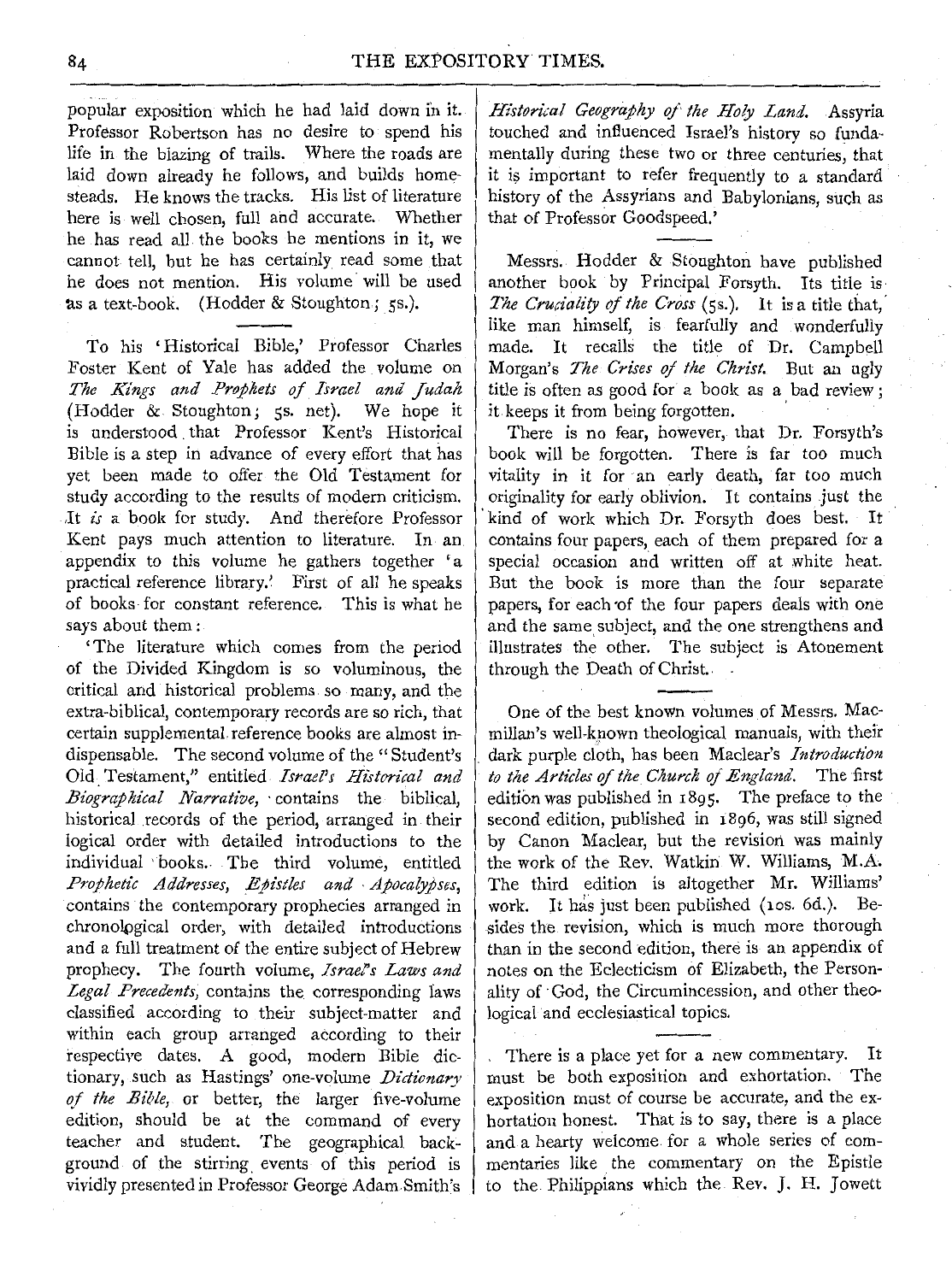has written and named *The High Calling* (Melrose; 3s. 6d. net).

Messrs. Methuen have published the third and fourth volumes of their ' Handbooks of English Church History,' edited by the Rev. John Henry Burp, B.D. One is the volume on *The Mediceval Church and the' Papacy,* by Arthur C. Jennings, M.A.; the other is *The Reformation Period*, by Henry Gee, D.D. (2s. 6d. net each). What do these names signify? Mr. Jennings' name has hitherto been associated with the study of the Old Testament. It signifies nothing as yet in Church History. But Dr. Gee's name means that the series is to be kept free from extravagance of every kind, that such words as High Church or Low Church are not once to be thought of in connexion with it. And with that agrees the volume which Mr. Jennings has written.

How is it that in this country the advanced student of the Old Testament is the conservative student of the New? It is because he does not begin, as the Continental critic does, by denying the supernatural. He takes the evidepce as he finds it. He finds that the conditions of the composition of the Old Testament do not hold good in the New. If he rejected the supernatural, he would of course be driven to a radical rearrangement of great portions of the New Testament and to a denial of anything like contemporary authorship. But since he accepts the supernatural, he can accept the Lucan authorship of the Acts and the Johannine authorship of the Fourth Gospel ; and, following the evidence as he finds it, he can believe that the fact of the Resurrection underlies the narratives of it.

The Rev. J. R. Cohu' is an advanced critic of the Old Testament and a conservative critic of the New. Some years ago he wrote a thoroughly radical book on *The Old Testament in the Light of Modern Research.* He has now written a thoroughly conservative book on *The Gospels in the Light of Modern Research* (Parker; 6s. net). He believes both in the Lucan authorship of the Acts and in the Johannine authorship of the Fourth Gospel.

An extremely valuable addition has been made to the literature of Lutheranism, and at the same time to the literature of Creeds and Confessions,

by the publication of the late Professor Richard's *Conftssz'onal History of the* · *Lutheran Church*  (Philadelphia : Lutheran Publication Society ;  $\frac{1}{3}$ ).

It is a popular work. That is to say, it is written for reading, and not merely for referring to. But that does not prevent it from being of scientific value. Professor Richard was occupied with it for the last twenty years of his life, and it is evident that he did not spare himself. The whole sub-, ject is described from its very beginnings in the order of development and dependence ; the authorities are unerringly chosen; the . proportion is well maintained; and the author has been strong enough to acknowledge himself beaten occasionally through lack of evidence, while he gives his, judgment unreservedly whenever the evidence is sufficient. From what one' of his colleagues says, we see that the death of Dr. Richard has been a serious loss to the Gettysburg Theological Seminary. The possession of this book should do something to make up for it.

In *The Life of the World to Come* (Pilgrim Press; 3s. 6d. net), the Vicar of St. Mary's, Westminster, has deliberately abstained from the drawing of distinctions and the fixing of limits, like Dante's Hell, Purgatory, and Heaven. For he recognizes that these divisions and distinctions are an accommodation to human language, an appeal to the imagination rather than a statement of scientific fact. His book is written for the purpose of delivering us from the fear of death, and he seeks to be as practical, and even prosaic, as possible. He believes in the value of prayer on our behalf, not only whilst we are in this life, but also after we have passed to the life that is to come; and he would rejoice to see prayers for the dead recognized in the national worship of the land. In his caution he is very courageous, saying even of spirit rapping that its ' testimony cannot be set lightly aside, and it would be hazardous to deny that this mysterious region will yet add fresh chapters to our knowledge.'

Encyclopredias are usually arranged in alphabetical order. Not so *The Girl's Encyclopædia* (Pilgrim Press; 3s. 6d. net). And it has not even an index. But all the things that most intimately affect the happiness of girls will be found discussed somewhere in its pages, from the nursing of a tooth to the courting of a lover. If the book is to

85